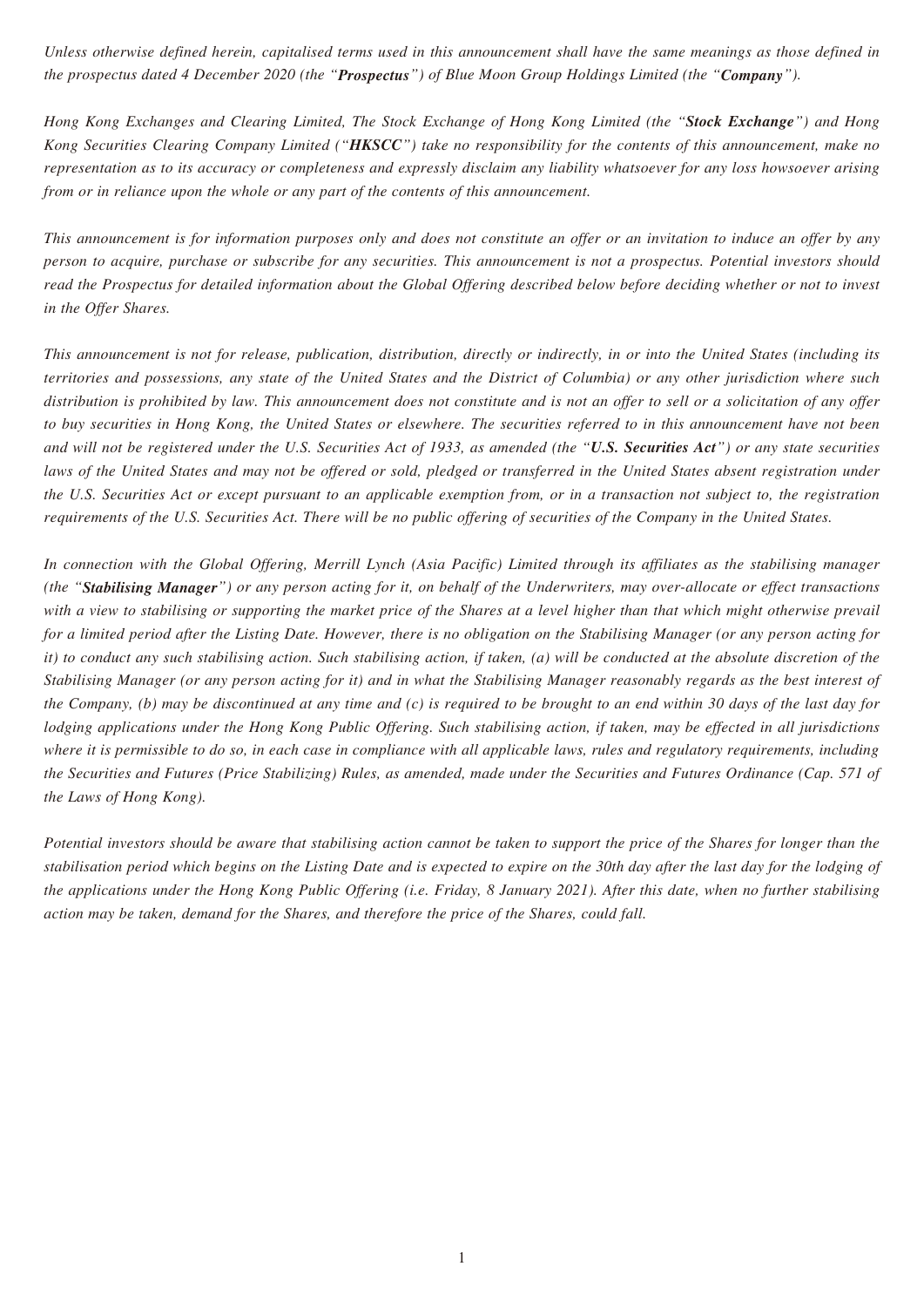

## **GLOBAL OFFERING**

| <b>Number of Offer Shares under</b>                                    | $\ddot{\phantom{0}}$ | 747,126,500 Shares (subject to the |                                                                                                                                                                                         |
|------------------------------------------------------------------------|----------------------|------------------------------------|-----------------------------------------------------------------------------------------------------------------------------------------------------------------------------------------|
| the Global Offering                                                    |                      | <b>Over-allotment Option</b> )     |                                                                                                                                                                                         |
| <b>Number of Hong Kong Offer Shares</b>                                | $\ddot{\phantom{1}}$ |                                    | 74,713,000 Shares (subject to reallocation)                                                                                                                                             |
| <b>Number of International Offer Shares</b>                            |                      | and the Over-allotment Option)     | 672,413,500 Shares (subject to reallocation                                                                                                                                             |
| <b>Maximum Offer Price</b>                                             | $\mathbf{r}$         | dollars and subject to refund)     | HK\$13.16 per Offer Share plus brokerage<br>of $1.0\%$ , SFC transaction levy of $0.0027\%$<br>and Stock Exchange trading fee of 0.005%<br>(payable in full on application in Hong Kong |
| <b>Nominal Value :</b>                                                 |                      | <b>HK\$0.01 per Share</b>          |                                                                                                                                                                                         |
| <b>Stock Code</b>                                                      | $\ddot{\phantom{1}}$ | 6993                               |                                                                                                                                                                                         |
| <b>Joint Sponsors, Joint Global Coordinators and Joint Bookrunners</b> |                      | (in alphabetical order)            |                                                                                                                                                                                         |
| <b>BofA SECURITIES</b>                                                 |                      |                                    | <b>Citi</b>                                                                                                                                                                             |
| <b>Joint Global Coordinators and Joint Bookrunners</b>                 |                      |                                    |                                                                                                                                                                                         |
|                                                                        |                      | <i>(in alphabetical order)</i>     |                                                                                                                                                                                         |
| <b>BNP PARIBAS</b>                                                     |                      | <b>HSBC</b>                        | <b>Solution</b>                                                                                                                                                                         |
|                                                                        |                      | <b>Joint Bookrunners</b>           |                                                                                                                                                                                         |
|                                                                        |                      | <i>(in alphabetical order)</i>     |                                                                                                                                                                                         |
| SK銀資本<br>農 銀 國 際<br>●建银国际<br><b>(b)</b> BOC INTERNATIONAL              |                      | 公招银国际<br>「「富途證券                    | ICBC 3 工银国际<br><b>UOBKayHian</b>                                                                                                                                                        |

 $\bigoplus$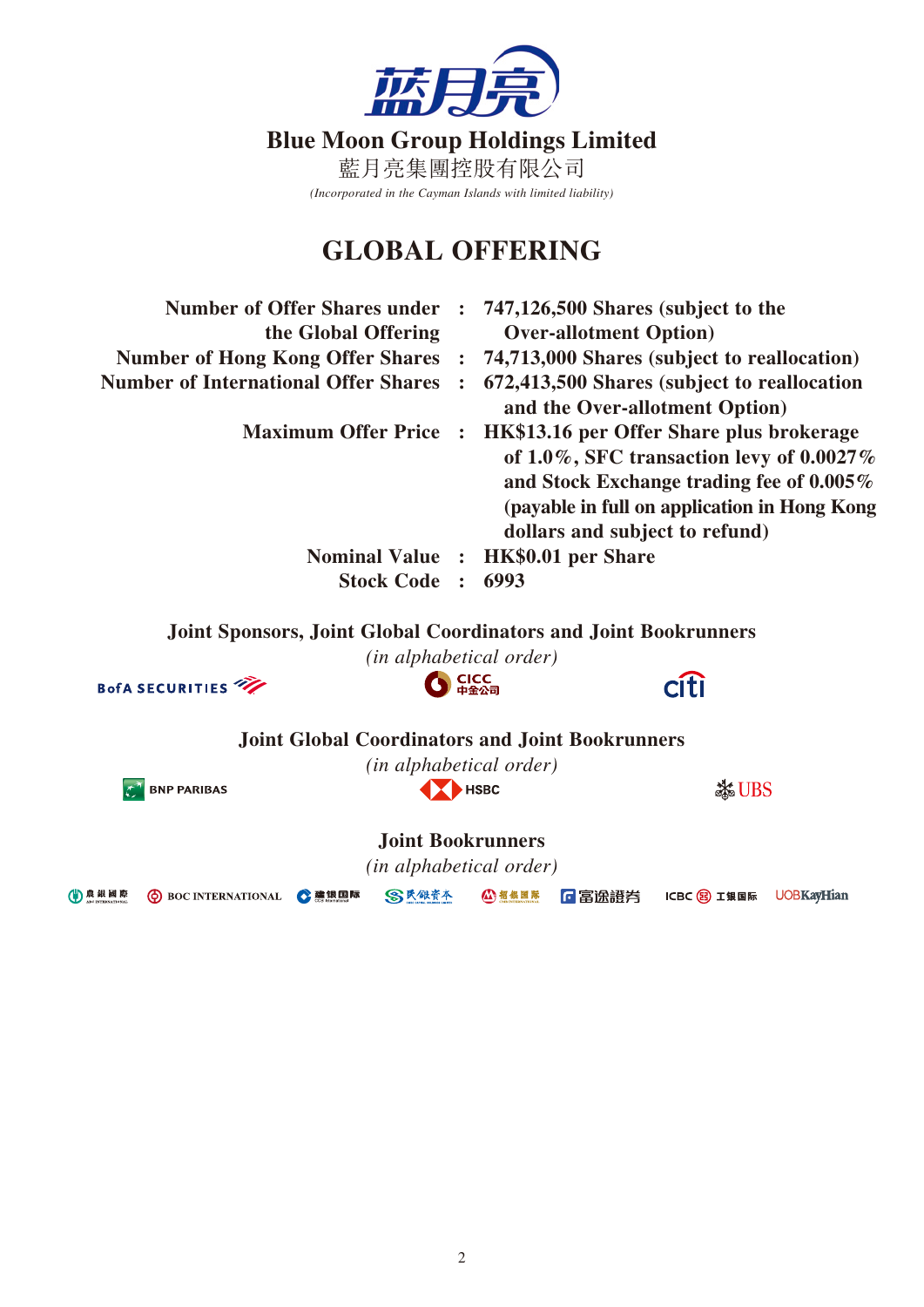Application has been made by the Company to the Listing Committee of the Stock Exchange for the granting of the approval for the listing of, and permission to deal in, the Shares in issue and to be issued pursuant to the Capitalisation Issue and the Global Offering (including the Shares that may be issued pursuant to the exercise of the Over-allotment Option) and the Shares which may be issued upon the exercise of the options granted under the Pre-IPO Share Option Sheme. Assuming that the Hong Kong Public Offering becomes unconditional at or before 8:00 a.m. on Wednesday, 16 December 2020, it is expected that dealings in the Shares on the Stock Exchange will commence at 9:00 a.m. on Wednesday, 16 December 2020. In the event that the Over-allotment Option is exercised, an announcement will be made by the Company on the website of the Stock Exchange at **www.hkexnews.hk** and the website of the Company at **www.bluemoon.com.cn**.

The Global Offering comprises the Hong Kong Public Offering of initially 74,713,000 Shares (subject to reallocation) and the International Offering of initially 672,413,500 Shares (subject to reallocation and the Over-allotment Option) representing approximately 10% and 90% of the total number of Offer Shares initially being offered under the Global Offering, respectively. The allocation of the Offer Shares between the Hong Kong Public Offering and the International Offering will be subject to reallocation as described in the section headed "Structure of the Global Offering" in the Prospectus. The Joint Global Coordinators may reallocate Offer Shares from the International Offering to the Hong Kong Public Offering to satisfy valid applications under the Hong Kong Public Offering. In accordance with Guidance Letter HKEx-GL91-18 issued by the Stock Exchange, if such reallocation is done other than pursuant to Practice Note 18 of the Listing Rules, the maximum total number of Offer Shares that may be reallocated from the International Offering to the Hong Kong Public Offering shall not result in the total number of Offer Shares under the Hong Kong Public Offering to be more than double the number of Hong Kong Offer Shares initially available under the Hong Kong Public Offering (i.e. 149,426,000 Offer Shares), and the final Offer Price shall be fixed at the bottom of the indicative Offer Price range stated in the Prospectus (i.e. HK\$10.20 per Offer Shares). Further details on the circumstances under which the above guidance letter would apply are set out in the section titled "Structure of the Global Offering" in the Prospectus. Pursuant to the Over-allotment Option, the International Underwriters will have the right, exercisable by the Joint Global Coordinators (on behalf of the International Underwriters) at any time from the Listing Date until 30 days after the last day for lodging applications under the Hong Kong Public Offering, to require our Company to issue up to an aggregate of 112,068,500 additional Shares, representing not more than 15% of the total number of Offer Shares initially available under the Global Offering, at the Offer Price under the International Offering to cover over-allocations in the International Offering, if any.

Subject to the granting of the approval for the listing of, and permission to deal in, the Shares on the Main Board of the Stock Exchange and compliance with the stock admission requirements of HKSCC, the Shares will be accepted as eligible securities by HKSCC for deposit, clearance and settlement in CCASS with effect from the date of commencement of dealings in the Shares on the Stock Exchange or any other date as determined by HKSCC. Settlement of transactions between participants of the Stock Exchange is required to take place in CCASS on the second Business Day after any trading day. All activities under CCASS are subject to the General Rules of CCASS and CCASS Operational Procedures in effect from time to time. All necessary arrangements have been made to enable the Shares to be admitted into CCASS.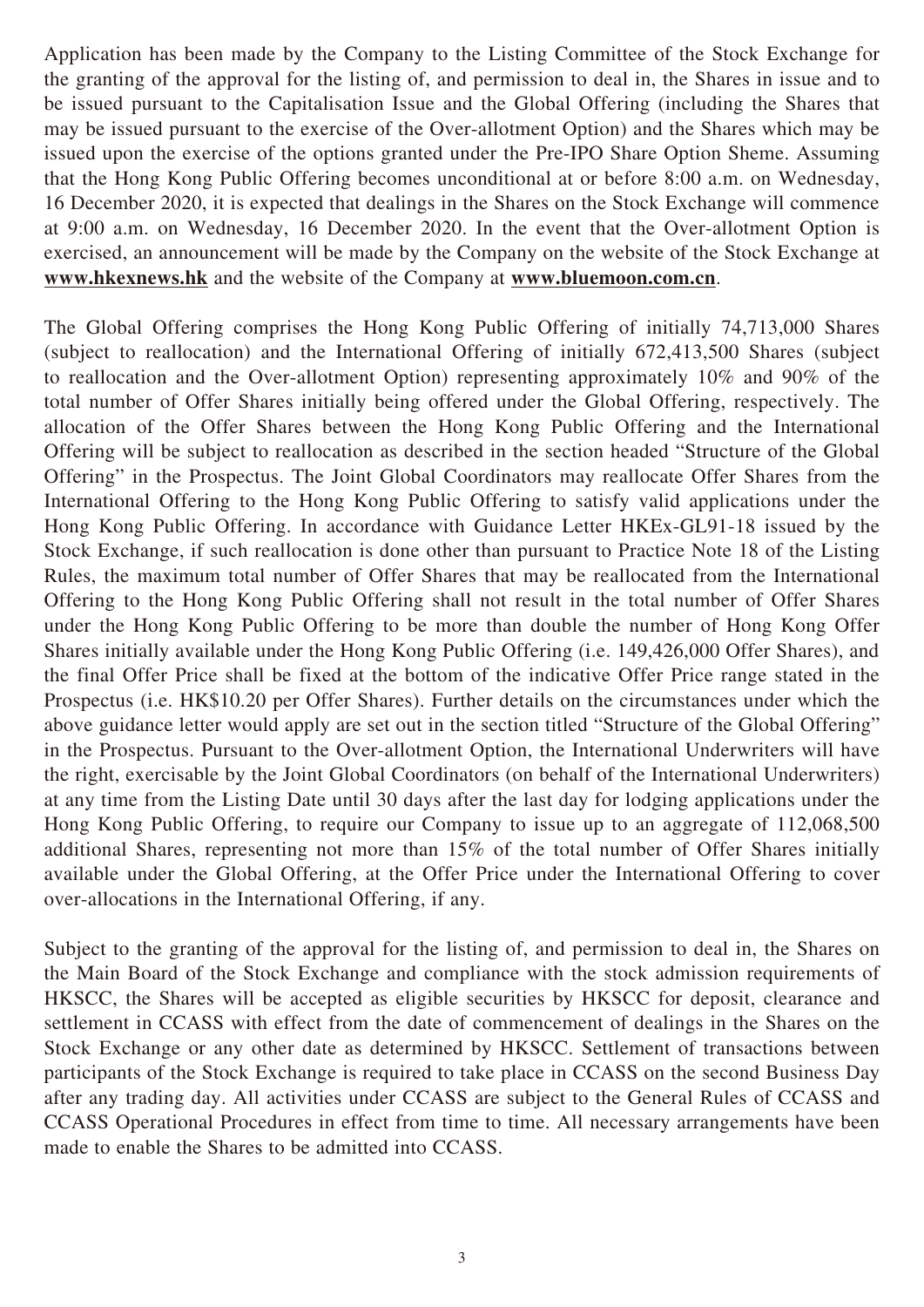The Offer Price will not be more than HK\$13.16 per Offer Share and is expected to be not less than HK\$10.20 per Offer Share, unless otherwise announced. Applicants under the Hong Kong Public Offering are required to pay, on application, the Maximum Offer Price of HK\$13.16 per Offer Share plus brokerage fee of 1%, SFC transaction levy of 0.0027% and Stock Exchange trading fee of 0.005%, subject to refund if the Offer Price as finally determined is less than HK\$13.16.

## **Applications for the Hong Kong Offer Shares will only be considered on the basis of the terms and conditions set out in the Prospectus, the relevant Application Forms and the designated website (www.eipo.com.hk) for the White Form eIPO.**

Applicants who would like the allotted Hong Kong Offer Shares to be issued in their own names should either (i) complete and sign the **WHITE** Application Forms or (ii) submit applications online through the designated website of the **White Form eIPO** Service Provider at **www.eipo.com.hk** through the **White Form eIPO** service. Applicants who would like the Hong Kong Offer Shares to be allotted in the name of HKSCC Nominees and deposited directly into CCASS for credit to their CCASS Investor Participant stock accounts or the stock accounts of their designated CCASS Participants maintained in CCASS should either (i) complete and sign the **YELLOW** Application Forms or (ii) give **electronic application instructions** to HKSCC via CCASS.

Copies of the Prospectus, together with the **WHITE** Application Form, may be collected during normal business hours from 9:00 a.m. (in respect of (1) below) or 10:00 a.m. (in respect of (2) below) on Friday, 4 December 2020 until 12:00 noon on Wednesday, 9 December 2020 from:

- 1. any of the following offices of the below Joint Global Coordinators:
	- (i) **China International Capital Corporation Hong Kong Securities Limited**, at 29th Floor, One International Finance Centre, 1 Harbour View Street, Central, Hong Kong;
	- (ii) **Merrill Lynch (Asia Pacific) Limited**, at Level 55, Cheung Kong Center, 2 Queen's Road Central, Central, Hong Kong;
	- (iii) **BNP Paribas Securities (Asia) Limited**, at 59/F, Two International Finance Centre, 8 Finance Street, Central, Hong Kong;
	- (iv) **The Hongkong and Shanghai Banking Corporation Limited**, at HSBC Main Building, 1 Queen's Road Central, Hong Kong; and
	- (v) **UBS AG Hong Kong Branch**, at 52/F, Two International Finance Centre, 8 Finance Street, Central, Hong Kong.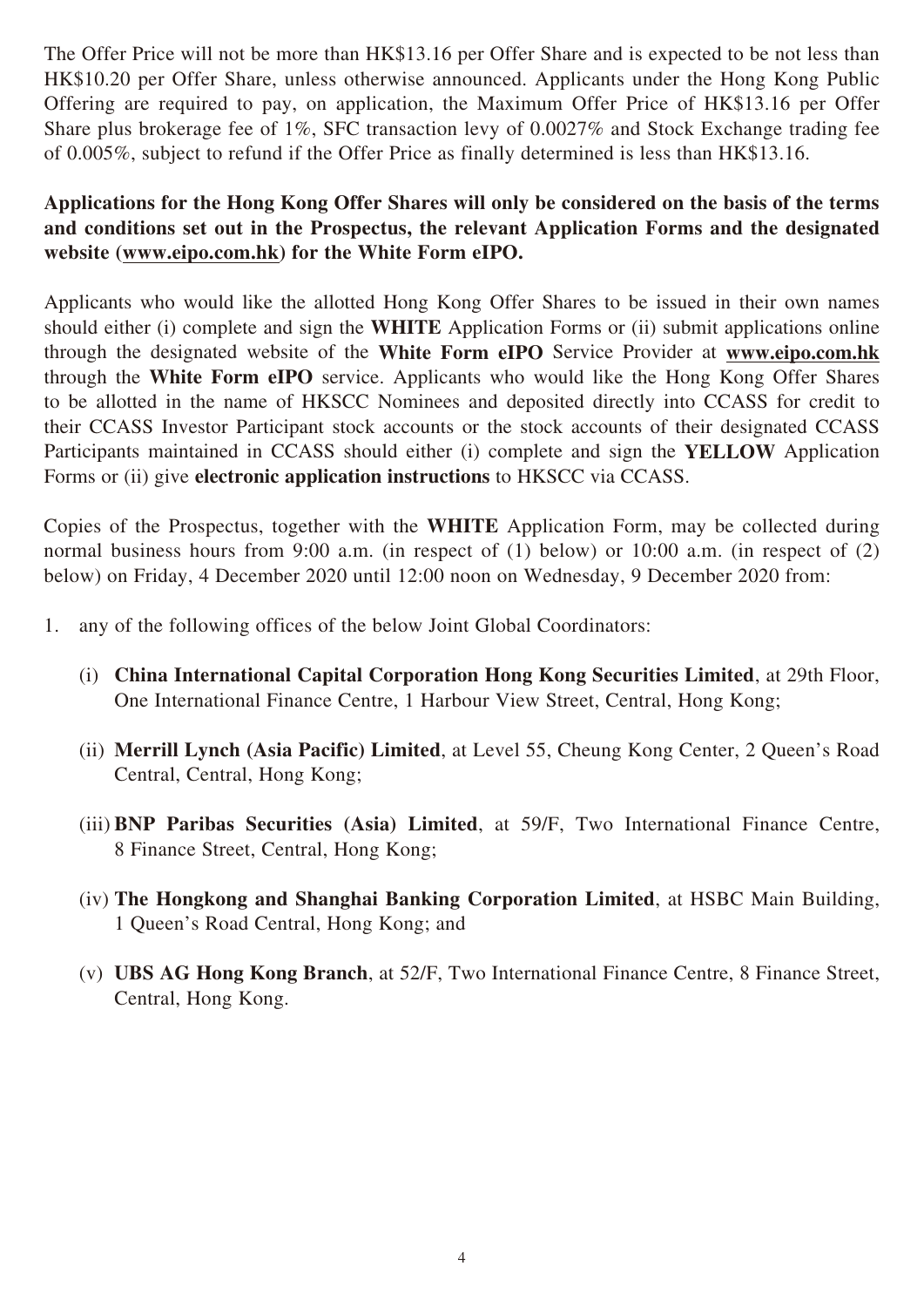2. any of the following branches of the receiving banks for the Hong Kong Public Offering:

## **China Construction Bank (Asia) Corporation Limited**

|                                                    | <b>Branch name</b>                       | <b>Address</b>                                                                                  |  |  |  |
|----------------------------------------------------|------------------------------------------|-------------------------------------------------------------------------------------------------|--|--|--|
| <b>Hong Kong Islands</b>                           | <b>Central Branch</b>                    | 6 Des Voeux Road Central<br>Central                                                             |  |  |  |
|                                                    | Causeway Bay Plaza Branch                | G/F, Causeway Bay Plaza 1<br>Causeway Bay                                                       |  |  |  |
| Kowloon                                            | Mongkok Nathan Road Branch               | 788 Nathan Road<br>Mongkok                                                                      |  |  |  |
|                                                    | Kwun Tong Hoi Yuen Road<br><b>Branch</b> | 56 Hoi Yuen Road<br><b>Kwun Tong</b>                                                            |  |  |  |
| <b>New Territories</b>                             | <b>Yuen Long Branch</b>                  | 68 Castle Peak Road<br>Yuen Long                                                                |  |  |  |
| <b>Standard Chartered Bank (Hong Kong) Limited</b> |                                          |                                                                                                 |  |  |  |
|                                                    | <b>Branch name</b>                       | <b>Address</b>                                                                                  |  |  |  |
| <b>Hong Kong Island</b>                            | 188 Des Voeux Road Branch                | Shop No. 7 on G/F, whole of 1/F-3/F<br>Golden Centre<br>188 Des Voeux Road Central<br>Hong Kong |  |  |  |
|                                                    | Quarry Bay Branch                        | G/F, Westlands Gardens<br>1027 King's Road<br>Quarry Bay                                        |  |  |  |
| Kowloon                                            | Tsimshatsui Branch                       | Shop G30 & B117-23<br>G/F, Mira Place One<br>132 Nathan Road<br>Tsim Sha Tsui                   |  |  |  |
|                                                    | <b>Telford Gardens Branch</b>            | Shop P9–12, Telford Centre<br><b>Telford Gardens</b><br>Tai Yip Street<br>Kowloon Bay           |  |  |  |
| <b>New Territories</b>                             | Tseung Kwan O Branch                     | Shop G37-40, G/F<br>Hau Tak Shopping Centre East Wing<br>Hau Tak Estate<br>Tseung Kwan O        |  |  |  |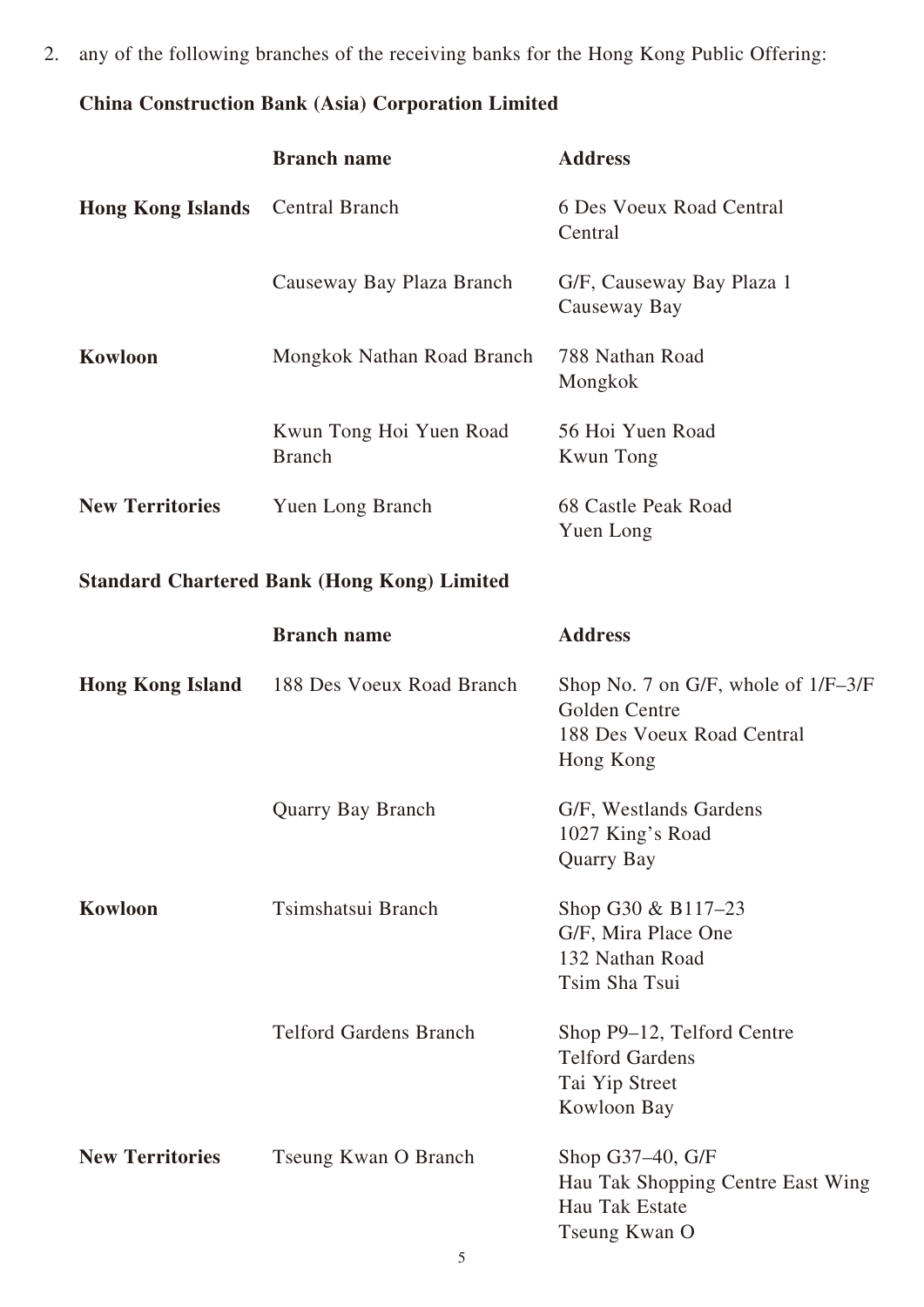Copies of the Prospectus, together with the **YELLOW** Application Form, may be collected during normal business hours from 9:00 a.m. on Friday, 4 December 2020 until 12:00 noon on Wednesday, 9 December 2020 from the Depository Counter of HKSCC at 1/F, One & Two Exchange Square, 8 Connaught Place, Central, Hong Kong or from your stockbroker.

Your completed **WHITE** or **YELLOW** Application Form, together with a cheque or a banker's cashier order attached and marked payable to "**CCB NOMINEES LIMITED — BLUE MOON PUBLIC OFFER**" for the payment, should be deposited in the special collection boxes provided at any of the branches of the receiving banks listed above at the following times:

| Friday, 4 December 2020 $-$ 10:00 a.m. to 5:00 p.m.     |  |
|---------------------------------------------------------|--|
| Saturday, 5 December 2020 - 10:00 a.m. to 1:00 p.m.     |  |
| Monday, 7 December 2020 $-$ 10:00 a.m. to 5:00 p.m.     |  |
| Tuesday, 8 December 2020 $-$ 10:00 a.m. to 5:00 p.m.    |  |
| Wednesday, 9 December 2020 $-$ 10:00 a.m. to 12:00 noon |  |

The application lists will be open from 11:45 a.m. to 12:00 noon on Wednesday, 9 December 2020, the last day for applications, or such later time as described in the section headed "*How to Apply for Hong Kong Offer Shares — C. Effect of Bad Weather on the Opening and Closing of the Application Lists*" in the Prospectus.

Applicants applying through the **White Form eIPO** service may submit applications through the designated website at **www.eipo.com.hk** (24 hours daily, except on the last application day) from 9:00 a.m. on Friday, 4 December 2020 until 11:30 a.m. on Wednesday, 9 December 2020 and the latest time for completing full payment of application monies in respect of such applications will be 12:00 noon on Wednesday, 9 December 2020 or such later time as described in the section headed "*How to Apply for Hong Kong Offer Shares — C. Effect of Bad Weather on the Opening and Closing of the Application Lists*" in the Prospectus.

CCASS Clearing/Custodian Participants can input **electronic application instructions** at the following times on the following dates $(1)$ :

| Friday, 4 December 2020 $-$ 9:00 a.m. to 8:30 p.m.     |  |
|--------------------------------------------------------|--|
| Monday, 7 December 2020 - 8:00 a.m. to 8:30 p.m.       |  |
| Tuesday, 8 December 2020 $-$ 8:00 a.m. to 8:30 p.m.    |  |
| Wednesday, 9 December 2020 $-$ 8:00 a.m. to 12:00 noon |  |

CCASS Investor Participants can input **electronic application instructions** from 9:00 a.m. on Friday, 4 December, 2020 until 12:00 noon on Wednesday, 9 December 2020 (24 hours daily, except on Wednesday, 9 December 2020, the last day for applications).

*Note:*

<sup>(1)</sup> These times in this paragraph are subject to change as HKSCC may determine from time to time with prior notification to CCASS Clearing/Custodian Participants and/or CCASS Investor Participants.